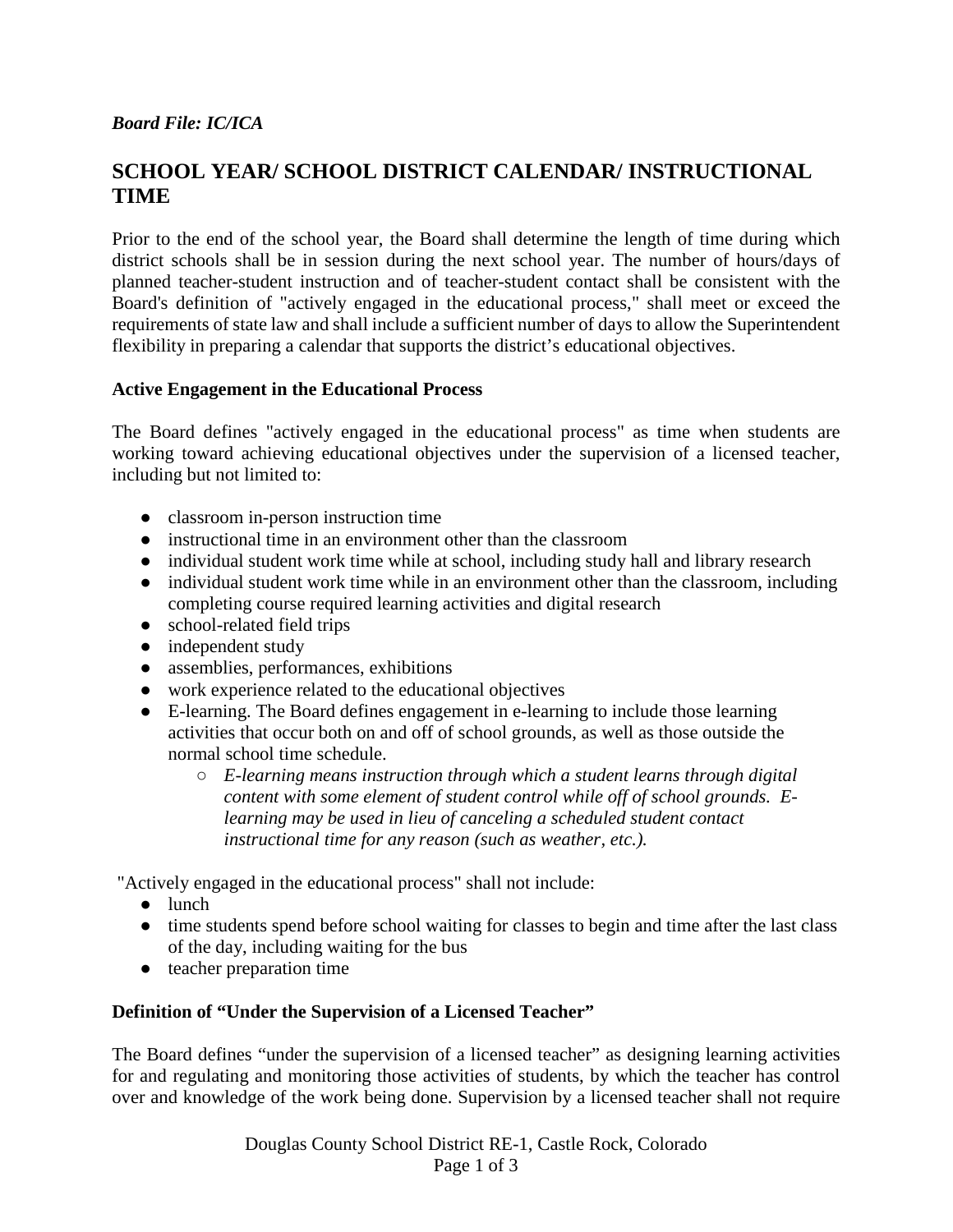that the teacher be in the student's physical presence at all times, but that the teacher is exercising direction and control over the nature of the student's activities.

## **Recording of Student Attendance**

Attendance will be recorded at least once daily for days when instructional hours are provided, meaning a student is "actively engaged in the educational process."

When students attend school in-person, teacher-pupil instruction and contact time may be tracked and counted for attendance based on student presence during in-person instruction.

When students are actively engaged in the educational process through e-learning, teacher-pupil instruction and contact time may be tracked and counted for attendance purposes based on the following:

- Participation in on-line instruction;
- Assignments completed at home;
- Logging into the online learning platform;
- Signing an online form attesting to work completed at home;
- Student demonstration of learning; and
- Responding to teacher emails or communication.

## **Electronic Equipment and Resources to Support E-Learning**

The district shall ensure that all students have the appropriate electronic equipment and resources, including but not limited to hardware and internet access, to participate in e-learning.

#### **School District Calendar**

The school district calendar for the subsequent school year shall be prepared by the Superintendent and presented for Board of Education approval not later than November 1 of each year. The number of days of planned teacher-student instruction and of teacher-student contact shall meet or exceed the requirements of state law and shall include a sufficient number of days to allow the Superintendent flexibility in preparing a calendar that supports the district's educational objectives, including how best to address the needs of all students to enable them to meet or exceed state and district content standards.

Insofar as possible, these calendars shall meet the desires of the community and staff.

Adopted by Board: August 18, 2020

LEGAL REFS.: